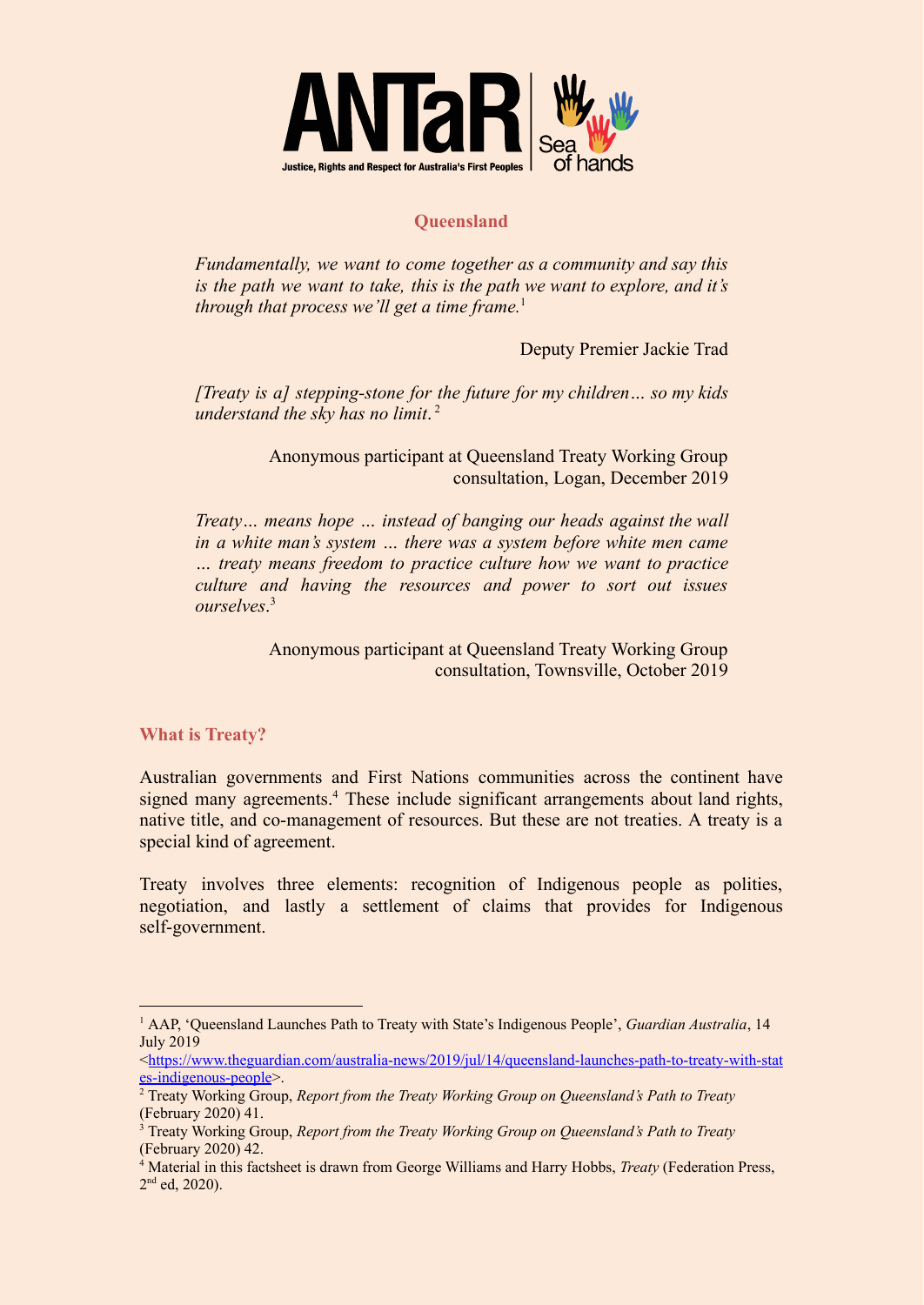The conditions are important. A treaty is an instrument that is designed to improve the lives of First Nations communities and aims to secure the foundations for a just relationship between Indigenous peoples and the State.

No formal treaty has ever been signed between Aboriginal and Torres Strait Islander peoples and the British or Australian governments. However, as early as the 1830s, British authorities in Tasmania considered the absence of treaty a glaring mistake.

## **What is the history of Treaty in Queensland?**

On 22 August 1770, Lieutenant James Cook landed on Bedanug Island off the south-western tip of Cape York. On the traditional lands of the Kaurareg and Gudang Yadhaykenu peoples, Cook claimed possession of the eastern Australian coastline for King George III. Cook did so against his instructions, which specifically directed him to 'take possession', 'with the consent of the natives'.<sup>5</sup> Cook's failure to negotiate, Cook's failure to engage with the First Nations peoples of this continent, set in place a template that was followed by many others.

British colonisation in Queensland began in 1824 when a penal settlement was established at Moreton Bay. Colonisation soon gathered pace, as 'aggressive land-hungry settlers and their workers' raced northwards and westwards.<sup>6</sup> As they pushed the Frontier forward, conflict with First Nations peoples became especially violent. At Kilcoy in 1842, pastoralists gifted flour laced with strychnine to Aboriginal peoples, killing up to 70 people. Larger massacres in the following decades may have led to the death of up to 200 Aboriginal people at a time. Such brutality reflects the determination and resistance of First Nations peoples to defend their country.

By the mid-1870s, thousands of Aboriginal people were being killed each year. The attitude of white settlers was expressed clearly by Mary Durack:

…many settlers now openly declared that Western Queensland could only be habitable for whites when the last of the blacks had been killed out – "by bullet or by bait".<sup>7</sup>

Without clear records, it is impossible to know how many Aboriginal people were killed during Queensland's frontier wars, but various estimates exist. In 1972, historian Henry Reynolds suggested a 'conservative estimate' of 5,000 First Nations peoples killed.<sup>8</sup> Several decades later Reynolds acknowledged that 'the figure must be significantly higher'.<sup>9</sup> In 2014, Ray Evans and Robert Ørsted-Jensen argued that up to

<sup>5</sup> Secret Instructions from Baron Ed Hawke, Sir Piercy Brett and Lord C Spencer to James Cook, 30 July 1768, 1.

<sup>6</sup> Treaty Working Group, *Report from the Treaty Working Group on Queensland's Path to Treaty* (February 2020) 17.

<sup>7</sup> Tom Griffiths, 'But We Already Had a Treaty! Returning to the Debney Peace', *Grif ith Review 76: Acts of Reckoning* (2022) [<https://www.griffithreview.com/articles/but-we-already-had-a-treaty/](https://www.griffithreview.com/articles/but-we-already-had-a-treaty/)>.

<sup>9</sup> Paul Daley, 'As the Toll of Australia's Frontier Brutality Keeps Climbing, Truth Telling is Long <sup>8</sup> Henry Reynolds, 'Violence, the Aboriginals and the Australian Historian' (1972) 31(4) *Meanjin* 471.

Overdue', *Guardian Australia*, 4 March 2019 [<https://www.theguardian.com/australia-news/2019/](https://www.theguardian.com/australia-news/2019/mar/04/as-the-toll-of-australias-frontier-brutality-keeps-climbing-truth-telling-is-long-overdue) [mar/04/as-the-toll-of-australias-frontier-brutality-keeps-climbing-truth-telling-is-long-overdue](https://www.theguardian.com/australia-news/2019/mar/04/as-the-toll-of-australias-frontier-brutality-keeps-climbing-truth-telling-is-long-overdue)>.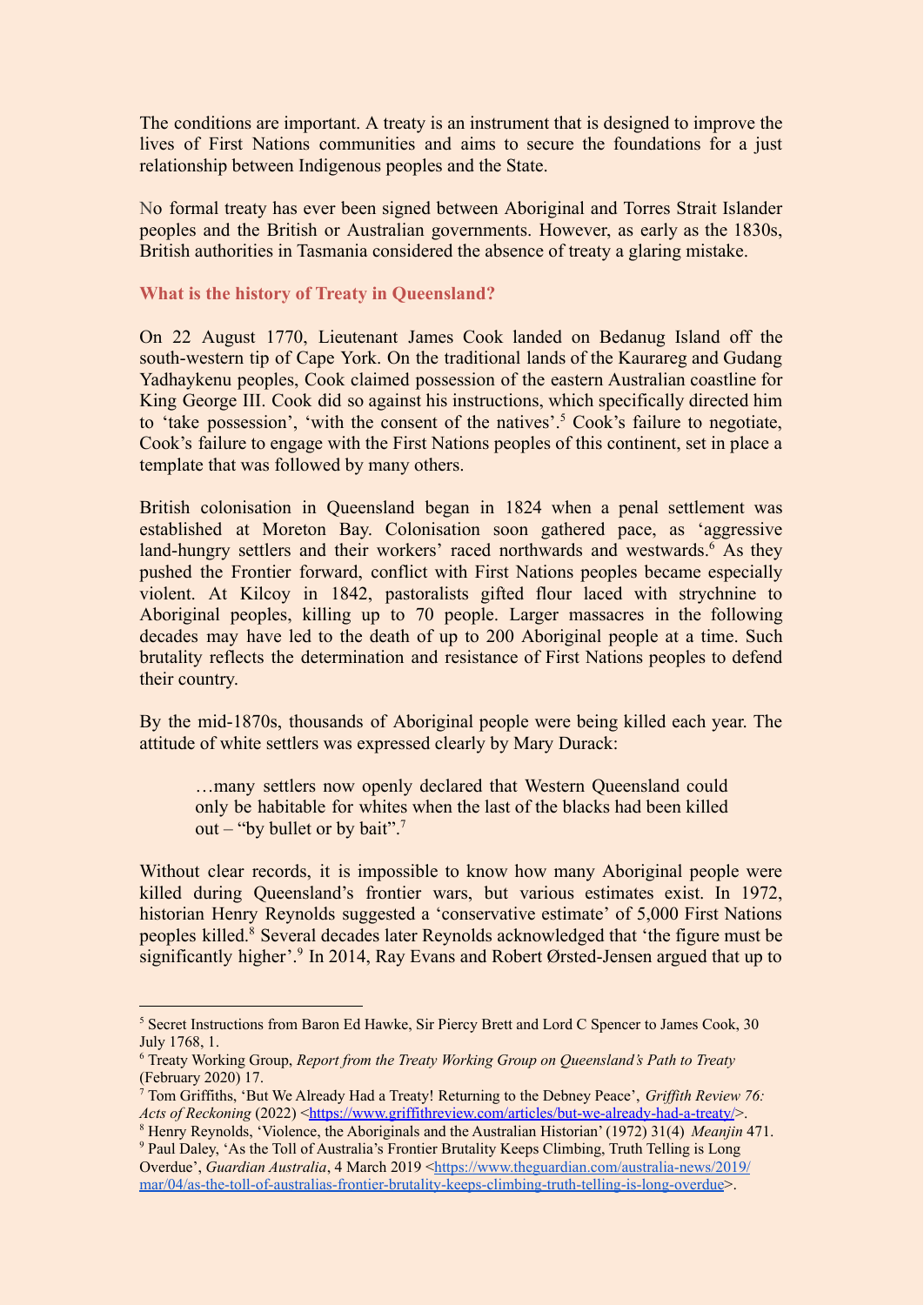41,040 Aboriginal people in Queensland were killed by the Native Mounted Police alone $10$ 

The desire for peace on the frontier may have led to the negotiation of local agreements between First Nations communities and pastoralists. Tom Griffiths has recently written of the Debney Peace of 1889. Struck between the Mithaka people and George Debney, the leaseholder of Monkira Station, the five-day peace ceremony drew up to 500 Aboriginal people. As Griffiths notes, no official notice was taken of this or perhaps other local 'peace settlements', because to do so would have recognised First Nations peoples' rights and interests in the land. <sup>11</sup>

By the end of the  $19<sup>th</sup>$  century, the frontier wars gave way to discriminatory and paternalistic legislation aimed at similtaneously segregating and assimilating Aboriginal peoples. In 1897, the Queensland Government implemented the *Aboriginals Protection and Restriction of the Sale of Opium Act 1987*, which inhibited basic and universal freedoms regarding issues of custody of children, control over personal property, movement, and labour for many Aboriginal peoples. This and other legislation continued to interfere with Aboriginal peoples' rights. Indeed, as late as 1971 an Aboriginal person could be detained in a dormitory for attempting to 'escape' a government reserve in Queensland.<sup>12</sup>

In the early 1980s, Eddie Koiki Mabo initiated a claim to his traditional lands in the Torres Strait. In an attempt to pre-empt the case, the Queensland Parliament passed the *Queensland Coast Islands Declaratory Act 1985*. This legislation aimed to retrospectively prevent the rights claimed by the Meriam people. In 1988, the High Court ruled against the Queensland government, finding the legislation a breach of the *Racial Discrimination Act 1975*.

The case allowed Eddie Mabo's claim to go ahead. In June 1992, the High Court found in favour of Eddie Mabo. The Court determined that the lands of this continent were not *terra nullius* and that the Meriam people were 'entitled as against the whole world to possession, occupation, use and enjoyment of the island of Mer'.<sup>13</sup> The High Court judgments in the *Mabo v Queensland (No.2)* altered the foundation of land law in Australia and paved the way for the passing of the *Native Title Act 1993* (Cth) in the Australian Parliament the following year.

It was not until recently, however, that treaty talk has emerged in Queensland.

## **Where are we up to?**

In July 2019, Queensland Deputy Premier Jackie Trad announced that the State would begin a conversation about a pathway to treaty with Aboriginal and Torres Strait Islander peoples. Cynthia Lui, Iamalaig woman and Queensland's first Torres Strait

<sup>&</sup>lt;sup>10</sup> Raymond Evans and Robert Ørsted-Jensen, "'I Cannot Say the Numbers that Were Killed": Assessing Violent Mortality on the Queensland Frontier' (2014) <[https://papers.ssrn.com/sol3/](https://papers.ssrn.com/sol3/papers.cfm?abstract_id=2467836) [papers.cfm?abstract\\_id=2467836](https://papers.ssrn.com/sol3/papers.cfm?abstract_id=2467836)>.

<sup>&</sup>lt;sup>11</sup> Tom Griffiths, 'But We Already Had a Treaty! Returning to the Debney Peace', *Griffith Review 76: Acts of Reckoning* (2022) [<https://www.griffithreview.com/articles/but-we-already-had-a-treaty/](https://www.griffithreview.com/articles/but-we-already-had-a-treaty/)>.

<sup>&</sup>lt;sup>12</sup> See George Williams and Harry Hobbs, *Treaty* (Federation Press, 2<sup>nd</sup> ed, 2020) 121.

<sup>13</sup> *Mabo v Queensland (No 2)* (1992) 175 CLR 1, 76 (Brennan J).